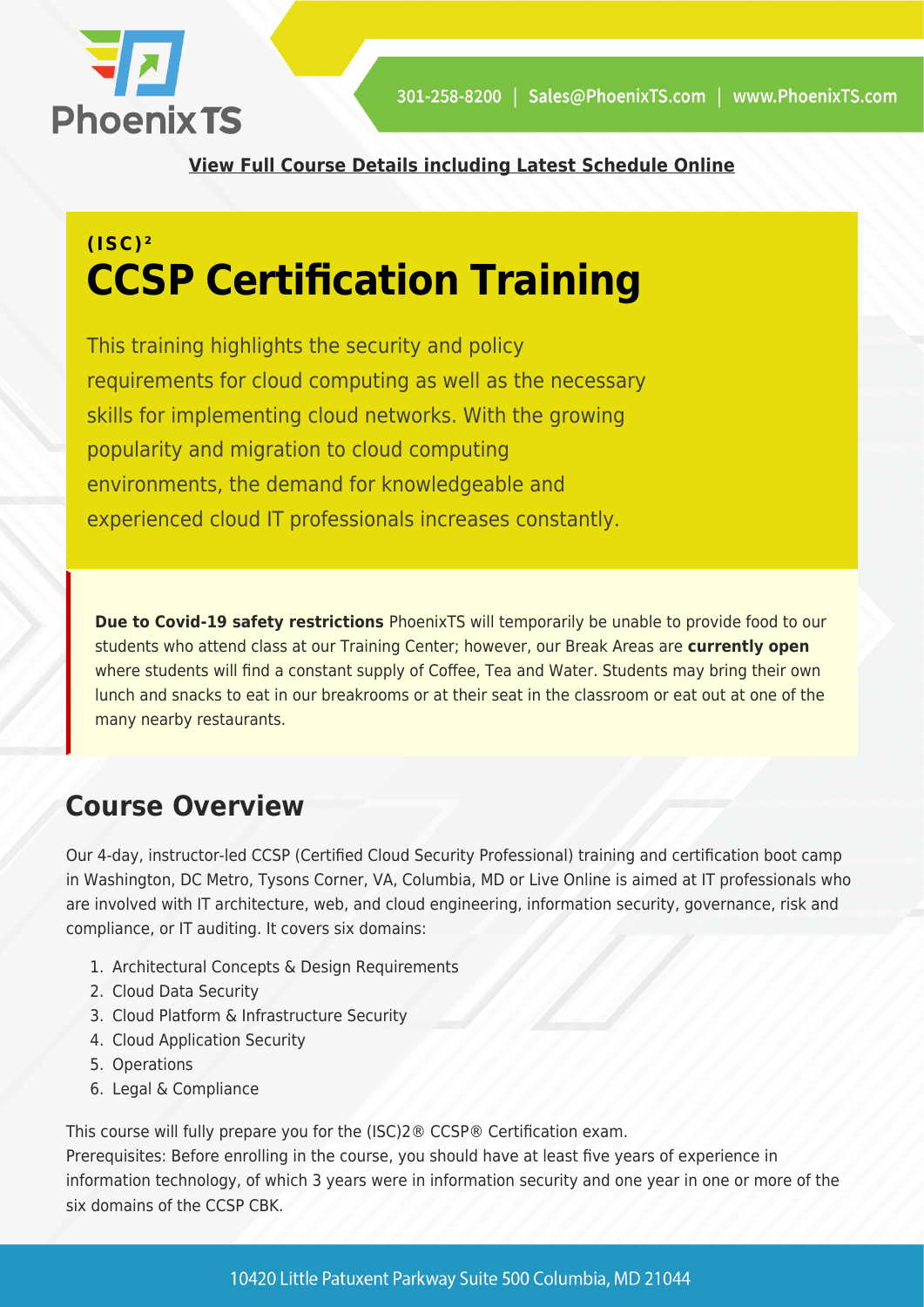

# **Schedule**

| <b>DATE</b>                                     | <b>LOCATION</b>                   |                   |
|-------------------------------------------------|-----------------------------------|-------------------|
| 8/22/22 - 8/26/22 (5 days)<br>8:30AM - 4:30PM   | <b>Tysons Corner, VA</b><br>Open  | Contact Us        |
| 8/29/22 - 9/02/22 (5 days)<br>8:30AM - 4:30PM   | <b>Live Online</b><br><b>Open</b> | Contact Us        |
| 8/29/22 - 9/02/22 (5 days)<br>8:30AM - 4:30PM   | <b>Columbia, MD</b><br>Open       | Contact Us        |
| 11/28/22 - 12/02/22 (5 days)<br>8:30AM - 4:30PM | <b>Tysons Corner, VA</b><br>Open  | Contact Us        |
| 12/05/22 - 12/09/22 (5 days)<br>8:30AM - 4:30PM | <b>Live Online</b><br>Open        | Contact Us        |
| 12/05/22 - 12/09/22 (5 days)<br>8:30AM - 4:30PM | Columbia, MD<br>Open              | Contact Us        |
| $2/06/23 - 2/10/23$ (5 days)<br>8:30AM - 4:30PM | <b>Tysons Corner, VA</b><br>Open  | Contact Us        |
| 2/13/23 - 2/17/23 (5 days)<br>8:30AM - 4:30PM   | Columbia, MD<br><b>Open</b>       | Contact Us        |
| 2/13/23 - 2/17/23 (5 days)<br>8:30AM - 4:30PM   | <b>Live Online</b><br>Open        | Contact Us        |
| 5/08/23 - 5/12/23 (5 days)<br>8:30AM - 4:30PM   | <b>Tysons Corner, VA</b><br>Open  | Contact Us        |
| 5/15/23 - 5/19/23 (5 days)<br>8:30AM - 4:30PM   | Columbia, MD<br>Open              | Contact Us        |
| 5/15/23 - 5/19/23 (5 days)<br>8:30AM - 4:30PM   | <b>Live Online</b><br><b>Open</b> | Contact Us        |
| 8/07/23 - 8/11/23 (5 days)<br>8:30AM - 4:30PM   | <b>Tysons Corner, VA</b><br>Open  | Contact Us        |
| 8/14/23 - 8/18/23 (5 days)<br>8:30AM - 4:30PM   | Columbia, MD<br>Open              | Contact Us        |
| 8/14/23 - 8/18/23 (5 days)<br>8:30AM - 4:30PM   | <b>Live Online</b><br>Open        | <b>Contact Us</b> |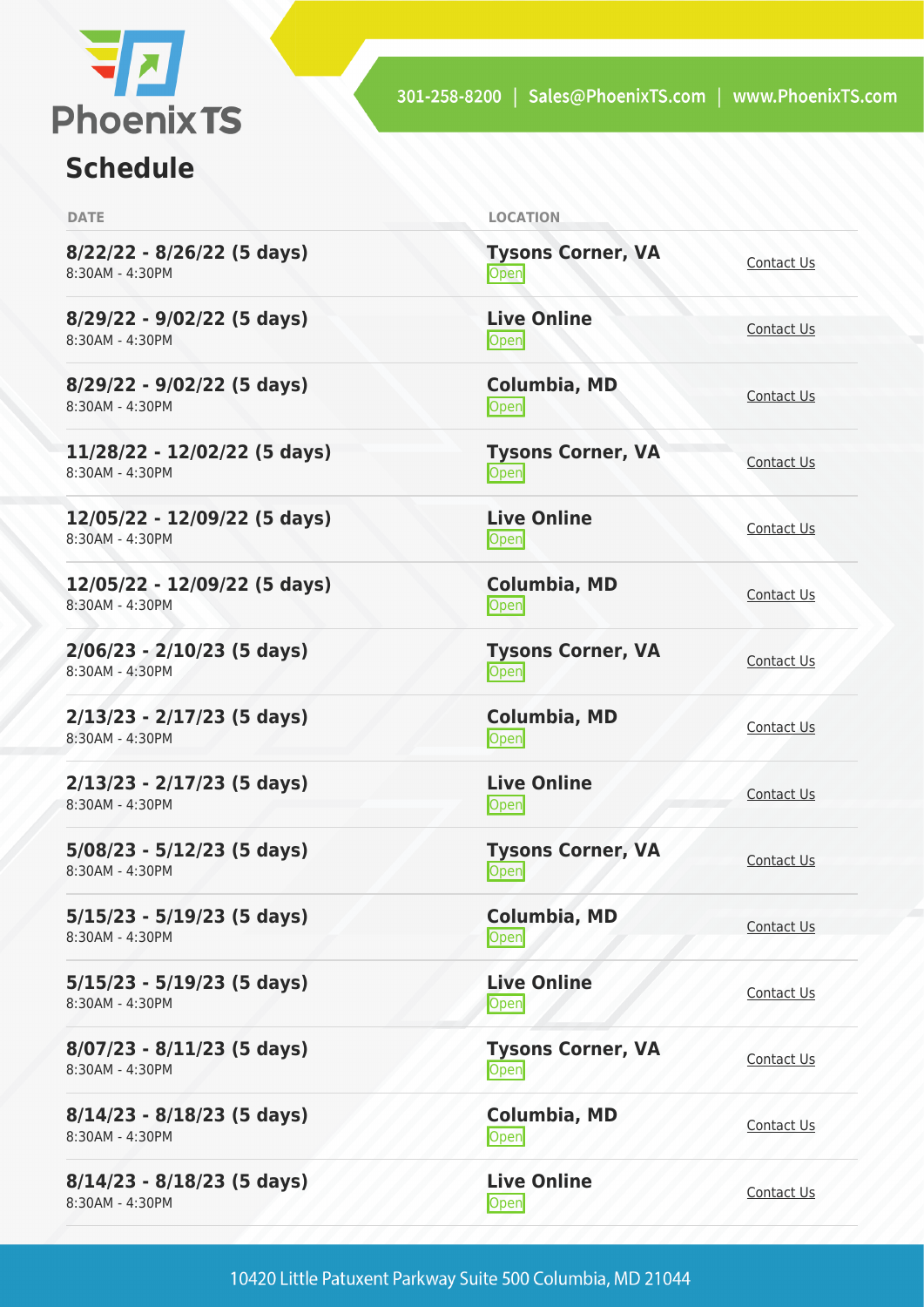

**11/06/23 - 11/10/23 (5 days)** 8:30AM - 4:30PM

**11/13/23 - 11/17/23 (5 days)** 8:30AM - 4:30PM

**11/13/23 - 11/17/23 (5 days)** 8:30AM - 4:30PM

#### **DATE LOCATION**

**Tysons Corner, VA Open** [Contact Us](https://phoenixts.com/schedule/more-info/?class=28323)

**Columbia, MD** [Contact Us](https://phoenixts.com/schedule/more-info/?class=28327)<br>Open

**Live Online** <u>[Contact Us](https://phoenixts.com/schedule/more-info/?class=28331)</u>

### **Course Outline**

### **Architectural Concepts and Design Requirements**

- Introduction
- Cloud computing definitions
- Cloud computing roles
- Key cloud computing characteristics
- Cloud transition scenario
- Building blocks
- Cloud computing functions
- Cloud service categories
- Cloud deployment models
- Cloud cross-cutting aspects
- Network security and perimeter
- Cryptography
- IAM and access control
- Data and media sanitation
- Virtualization security
- Common threats
- Security considerations for different cloud categories
- Open web application security project top ten security threats
- Cloud secure data lifecycle
- Information and data goevrnance types
- Business continuity and disaster recovery planning
- Cost-benefit analysis
- Certification against criteria
- Systems and subsystem product certification
- Summary
- Review questions
- Notes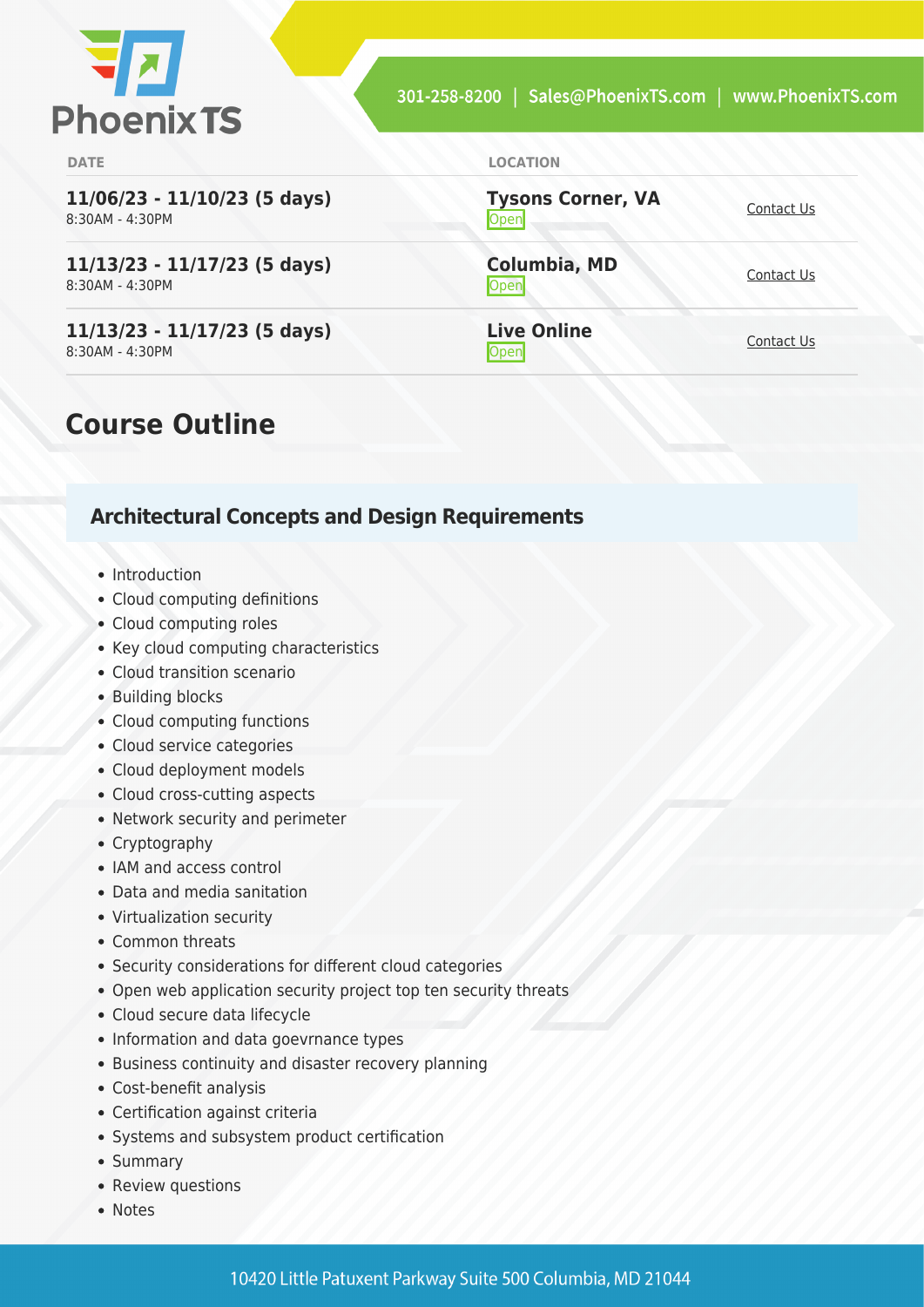

### **Cloud Data Security**

- Introduction
- The cloud data lifecycle phases
- Location and access of data
- Functions, actors and controls of the data
- Cloud services, products and solutions
- Data storage
- Relevant data security technologies
- Application of security strategy technologies
- Emerging technologies
- Data discovery
- Data classification
- Data privacy acts
- Typical meanings for common privacy terms
- Privacy roles for customers and service providers
- Responsibility depending on the type of cloud services
- Implementation of data discovery
- Classification of discovered sensitive data
- Mapping and definition of controls
- Privacy level agreement
- PLA versus essential P&DP requirements activity
- Application of defined controls for PII
- Data rights management objectives
- Data protection policies
- Events
- Supporting continuous operations
- Chain of custody and non-repudiation
- Summary
- Review questions
- Notes

### **Cloud Platform and Infrastructure Security**

- Introduction
- Network and communications in the cloud
- The compute parameters of a cloud server
- Storage issues in the cloud
- Management of cloud computing risks
- Countermeasure strategies across the cloud
- Physical and environmental protections
- Systems and communication protections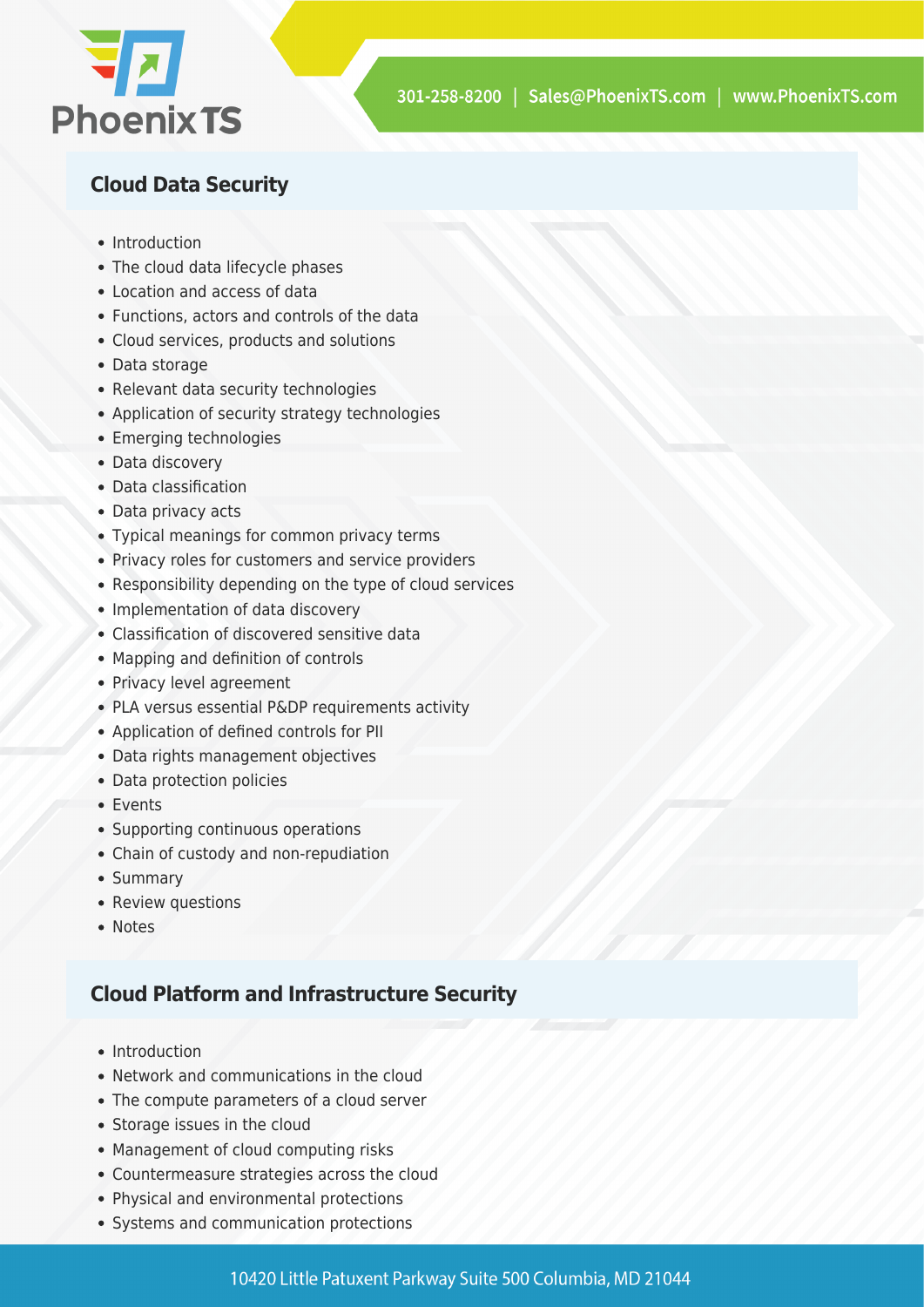

- Virtualization systems controls
- Managing identification, authentication, and authorization in the cloud infrastructure
- Risk audit mechanisms
- Understanding the cloud environment related to BCDR
- Understanding the business requirements related to BCDR
- Understanding the BCDR risks
- BCDR strategies
- Creating the BCDR plan
- Summary
- Review questions
- Notes

#### **Cloud Application Security**

- Introduction
- Determining data sensitivity and importance
- Understanding the API formats
- Common pitfalls of cloud security application deployment
- Awareness of encryption dependencies
- Understanding the software development lifecycle process
- Assessing common vulnerabilities
- Cloud-specific risks
- Threat modeling
- Identity and access management
- Federate identity management
- Multi-factor authentication
- Supplemental security devices
- Cryptography
- Tokenization
- Data masking
- Sandboxing
- Application virtualization
- Cloud-based functional data
- Cloud-secure development lifecycle
- Application security testing
- Summary
- Review questions
- Notes

#### **Operations**

• Introduction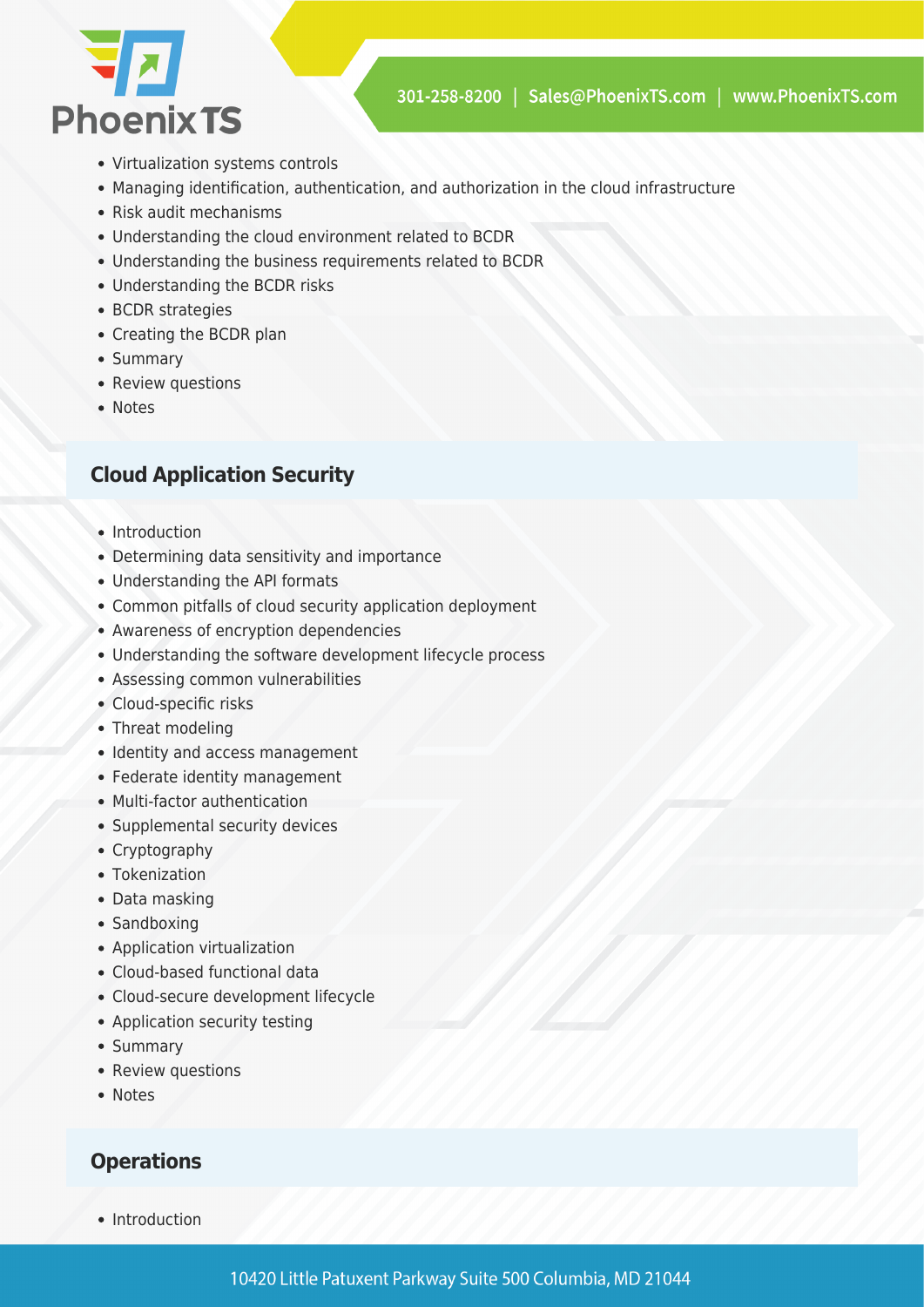

- Modern data centers and cloud service offerings
- Factors that affect data center design
- Enterprise operations
- Secure configuration of hardware: specific requirements
- Installation and configuration of virtualization management tools for the host
- Securing the network configuration
- Identifying and understanding server threats
- Using standalone hosts
- Using clustered hosts
- Accounting for dynamic operation
- Using storage clusters
- Using maintenance mode
- Providing HA on the cloud
- The physical infrastructure for cloud environments
- Configuring access control for remote access
- Performing patch management
- Performance monitoring
- Backing up and restoring the host configuration
- Implementing network security controls: defense in depth
- Developing a management plan
- Building a logical infrastructure for cloud environments
- Running a logical infrastructure for cloud environments
- Managing the logical infrastructure for cloud environments
- Implementation of network security controls
- Using an ITSM solution
- Considerations for shadow IT
- Operations management
- Managing risk in logical and physical infrastructure
- The risk management process overview
- Understanding the collection and preservation of digital evidence
- Managing communications with relevant parties
- Wrap up: data breach example
- Summary
- Review questions
- Notes

#### **Legal and Compliance**

- Introduction
- International legislation conflicts
- Legislative concepts
- Frameworks and guidelines relevant to cloud computing
- Common legal requirements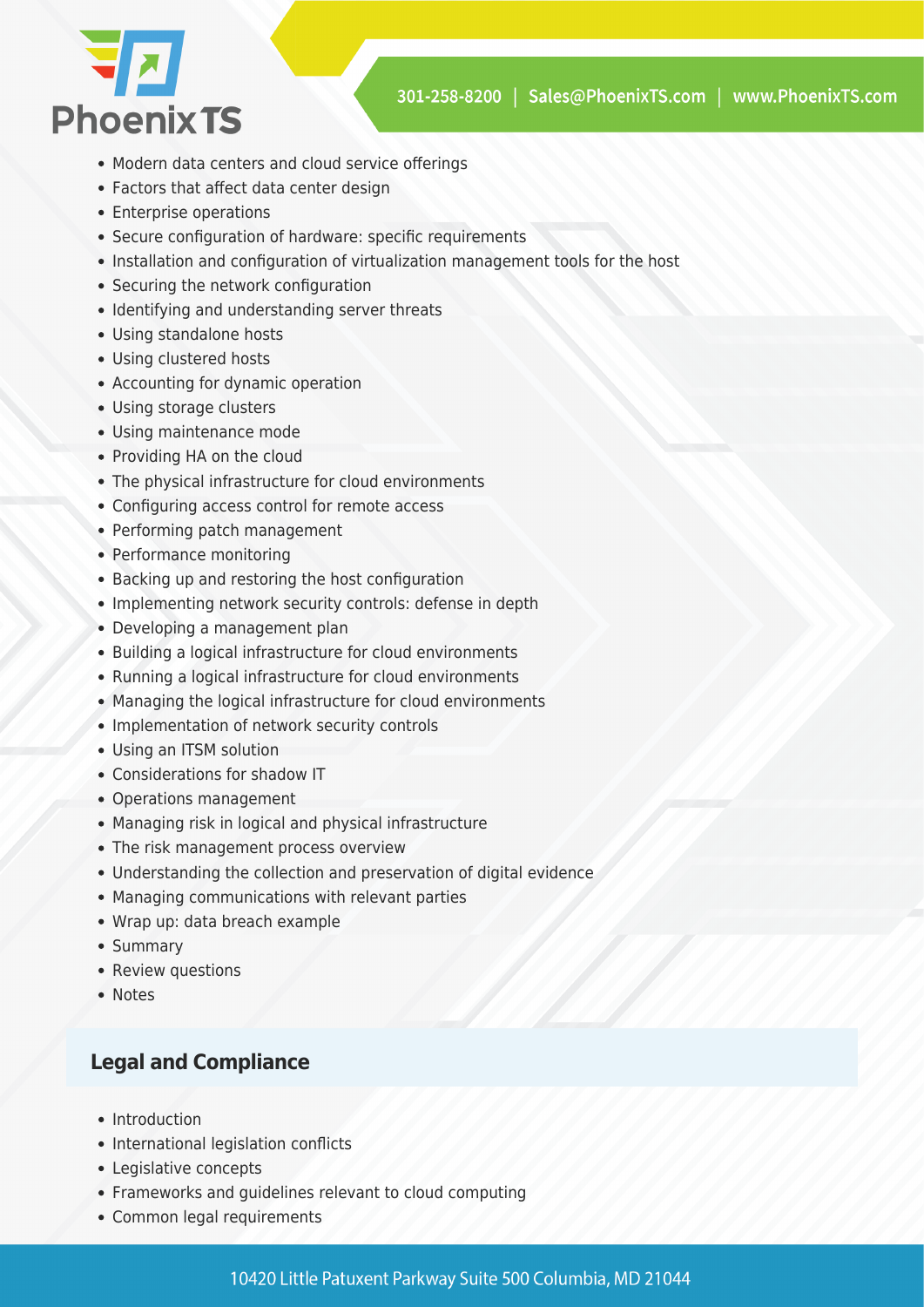

- Legal controls and cloud service providers
- e-Discovery
- Cloud forensics and ISO/IEC 27050-1
- Protecting personal information in the cloud
- Auditing in the cloud
- Standard privacy requirements (ISO/IEC 27018)
- GAPP

Internal ISMS

- Implementing ISMS
- Implementing policies
- Identifying and involving the relevant stakeholders
- Impact of distributed IT models
- Understanding the implication of the cloud to enterprise risk management
- Risk mitigation
- Understanding outsourcing and contract design
- Business requirements
- Vendor management
- Cloud computing certification
- Contract management
- Supply chain management
- Summary
- Review questions
- Notes

# **CCSP Certification Exam Information**

### **CCSP Certification Exam Details:**

- Number of Ouestions: 125
- Format: Multiple choice
- Passing grade: 700 out of 1000 points
- Length of test: 4 hours

# **CSSP Certification Training FAQs**

### **What is the average salary for someone with their CCSP certification?**

According to payscale.com, professionals with their CCSP certification earn on average \$119,000 per year.

10420 Little Patuxent Parkway Suite 500 Columbia, MD 21044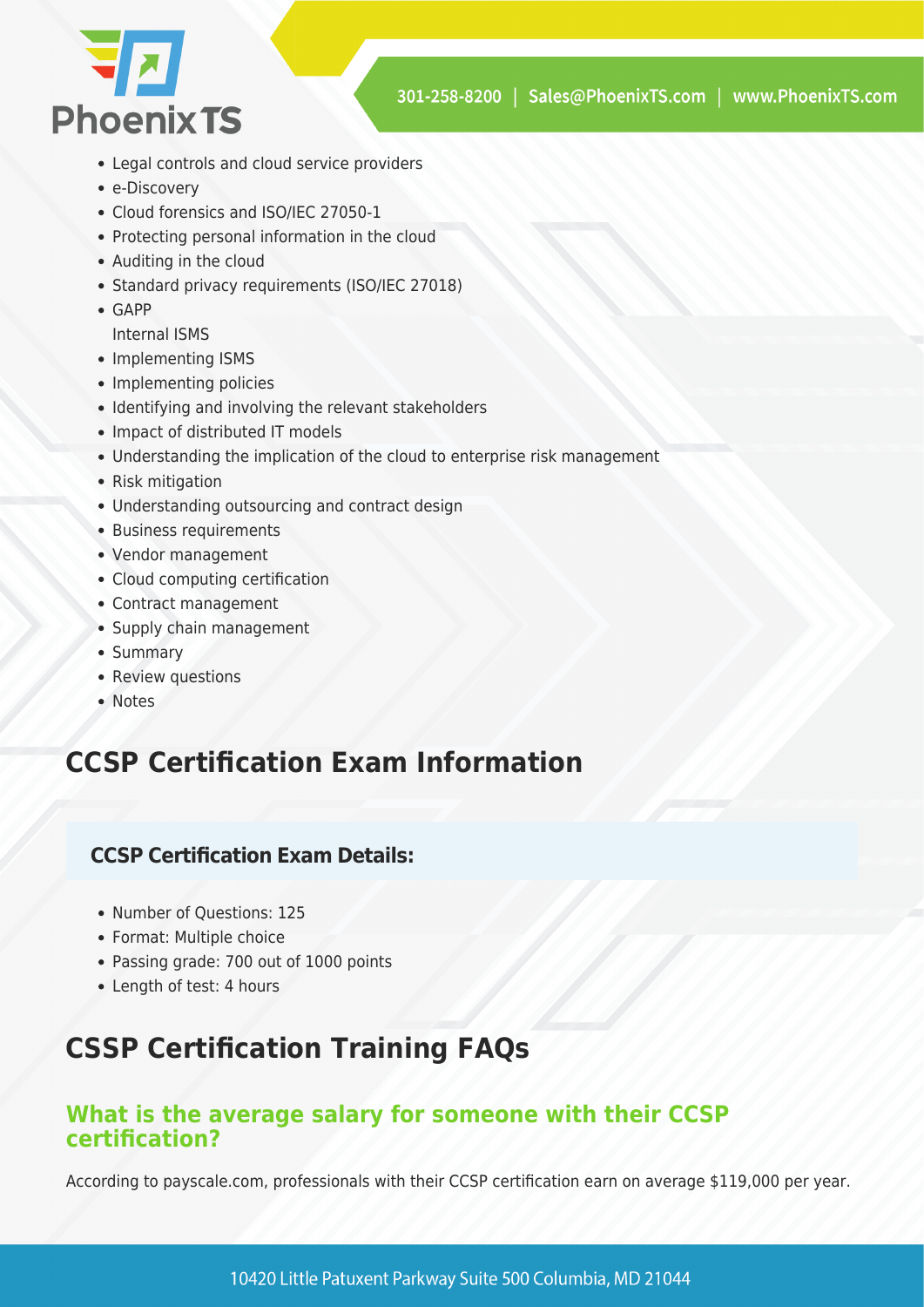# **74 Phoenix TS**

### **What is the CCSP certification?**

The CCSP certification was created in to address challenges and issues that enterprises find themselves facing with cloud computing. We expanded on this question on our blog post, [What is the CCSP](https://phoenixts.com/2018/01/23/what-is-ccsp-certification/) [Certification?](https://phoenixts.com/2018/01/23/what-is-ccsp-certification/)

### **What do students say about the CCSP Certification Training course?**

"Overall, highly satisfied with the facility, course, and instructor. I would say that the CCSP requires more than just a week of instruction due to breadth of material that must be covered." -Student from January 2019

"Outstanding Instructor. Very knowledgeable about the subject area. I've learned a lot over this time period." – Student from July 2019

**Due to Covid-19 safety restrictions** PhoenixTS will temporarily be unable to provide food to our students who attend class at our Training Center; however, our Break Areas are **currently open** where students will find a constant supply of Coffee, Tea and Water. Students may bring their own lunch and snacks to eat in our breakrooms or at their seat in the classroom or eat out at one of the many nearby restaurants.



### **ATTENTION** For GSA pricing or Contractor quotes call [240.667.7757](#page--1-0)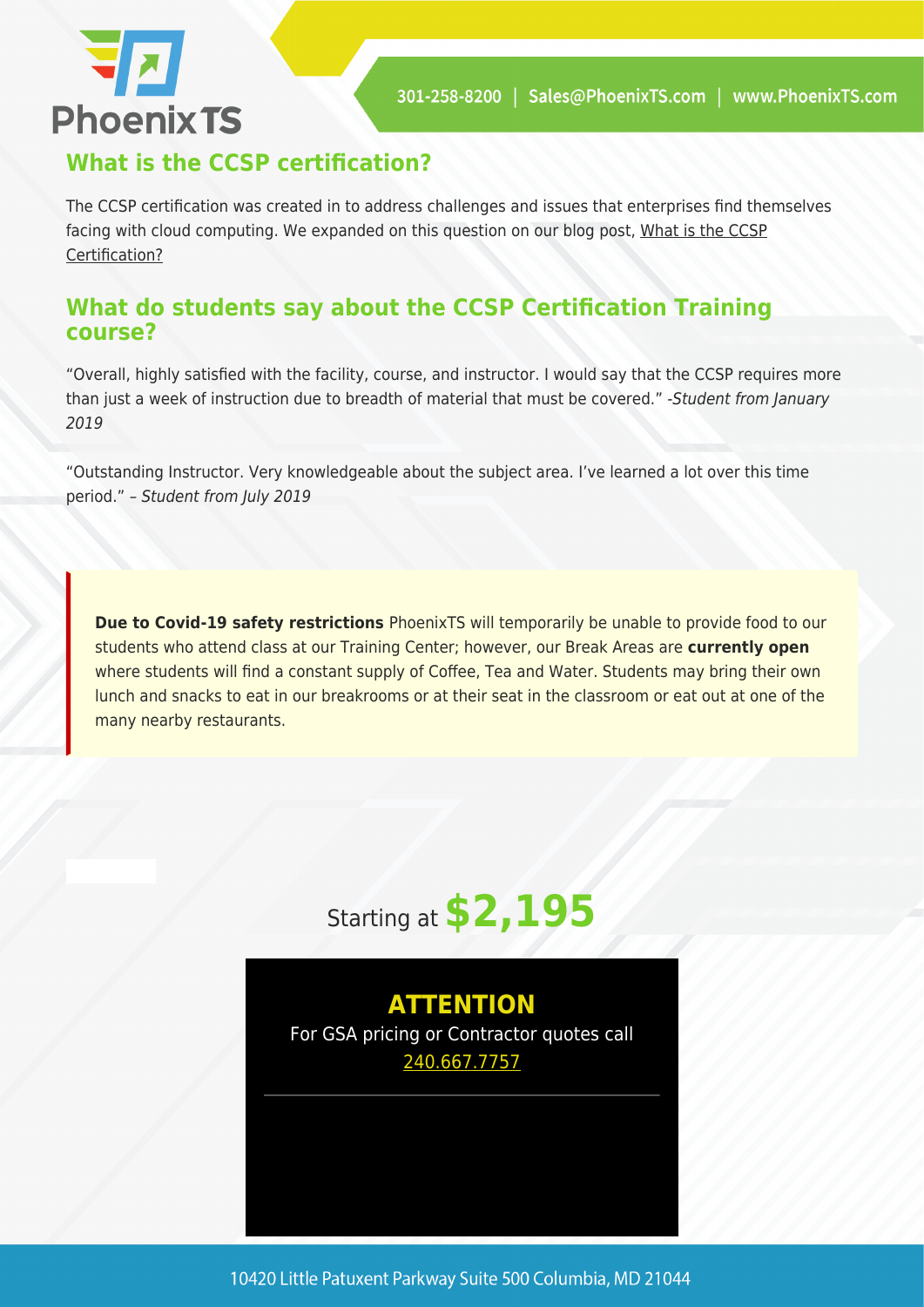





Price Match Guarantee

We'll match any competitor's price quote. Call us at 240-667-7757.

### This **CCSP Certification Training** course includes:

- 5 days instructor-led training
- CCSP Certification Training book
- (ISC)² CCSP practice exams
- (ISC)² CCSP official CBK
- $\circ$  Pre and post assessments
- CCSP onsite exam scheduling
- Certificate of completion for up to 40 CEUs/CPEs to be used toward renewing relevant certifications
- CCSP course retake guarantee
- CSSP classes can be delivered onsite for groups of 5 or more students
- Variety of bagels, fruits, doughnuts and cereal available at the start of class\*
- $\circ$  Tea, coffee and soda available throughout the day\*
- o Freshly baked cookies every afternoon\*

\*denotes this benefit is only available at participating locations